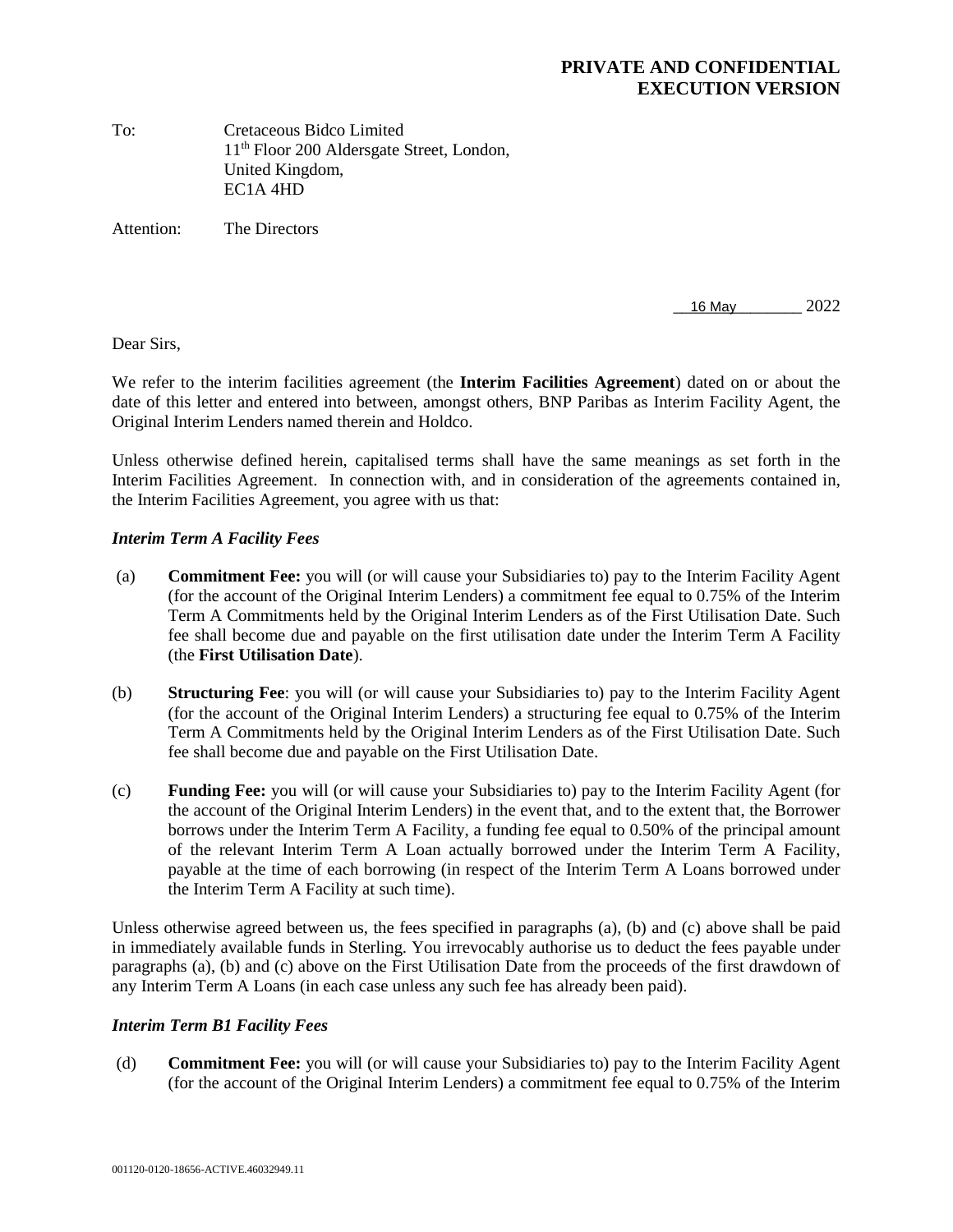Term B1 Commitments held by the Original Interim Lenders as of the First Utilisation Date. Such fee shall become due and payable on the First Utilisation Date.

- (e) **Structuring Fee**: you will (or will cause your Subsidiaries to) pay to the Interim Facility Agent (for the account of the Original Interim Lenders) a structuring fee equal to 0.75% of the Interim Term B1 Commitments held by the Original Interim Lenders as of the First Utilisation Date. Such fee shall become due and payable on the First Utilisation Date.
- (f) **Funding Fee:** you will (or will cause your Subsidiaries to) pay to the Interim Facility Agent (for the account of the Original Interim Lenders) in the event that, and to the extent that, the Borrower borrows under the Interim Term B1 Facility, a funding fee equal to 0.50% of the principal amount of the relevant Interim Term B1 Loan actually borrowed under the Interim Term B1 Facility, payable at the time of each borrowing (in respect of the Interim Term B1 Loans borrowed under the Interim Term B1 Facility at such time).

Unless otherwise agreed between us, the fees specified in paragraphs (d), (e) and (f) above shall be paid in immediately available funds in Euros to the account details notified to you by us by no later than the date falling 5 Business Days prior to the First Utilisation Date.

#### *Interim Term B2 Facility Fees*

- (g) **Commitment Fee:** you will (or will cause your Subsidiaries to) pay to the Interim Facility Agent (for the account of the Original Interim Lenders) a commitment fee equal to 0.75% of the Interim Term B2 Commitments held by the Original Interim Lenders as of the First Utilisation Date. Such fee shall become due and payable on the First Utilisation Date.
- (h) **Structuring Fee**: you will (or will cause your Subsidiaries to) pay to the Interim Facility Agent (for the account of the Original Interim Lenders) a structuring fee equal to 0.75% of the Interim Term B2 Commitments held by the Original Interim Lenders as of the First Utilisation Date. Such fee shall become due and payable on the First Utilisation Date.
- (i) **Funding Fee:** you will (or will cause your Subsidiaries to) pay to the Interim Facility Agent (for the account of the Original Interim Lenders) in the event that, and to the extent that, the Borrower borrows under the Interim Term B2 Facility, a funding fee equal to 0.50% of the principal amount of the relevant Interim Term B2 Loan actually borrowed under the Interim Term B2 Facility, payable at the time of each borrowing (in respect of the Interim Term B2 Loans borrowed under the Interim Term B2 Facility at such time).

Unless otherwise agreed between us, the fees specified in paragraphs (g), (h) and (i) above shall be paid in immediately available funds in US Dollars to the account details notified to you by us by no later than the date falling 5 Business Days prior to the First Utilisation Date.

The aggregate amount of all commitment, underwriting and funding fees paid to the Original Interim Lenders in respect of any Interim Facilities will be rebated by the Original Interim Lenders in the event that such Interim Facilities are repaid (directly or indirectly) with the proceeds of a drawdown under the Debt Facilities or any other financing arranged, underwritten or provided by any of the Interim Finance Parties and/or their Affiliates, such rebate to be effected by way of a deduction from the fees payable to the Interim Finance Parties and/or their Affiliates in respect of the Debt Facilities or such alternative financing.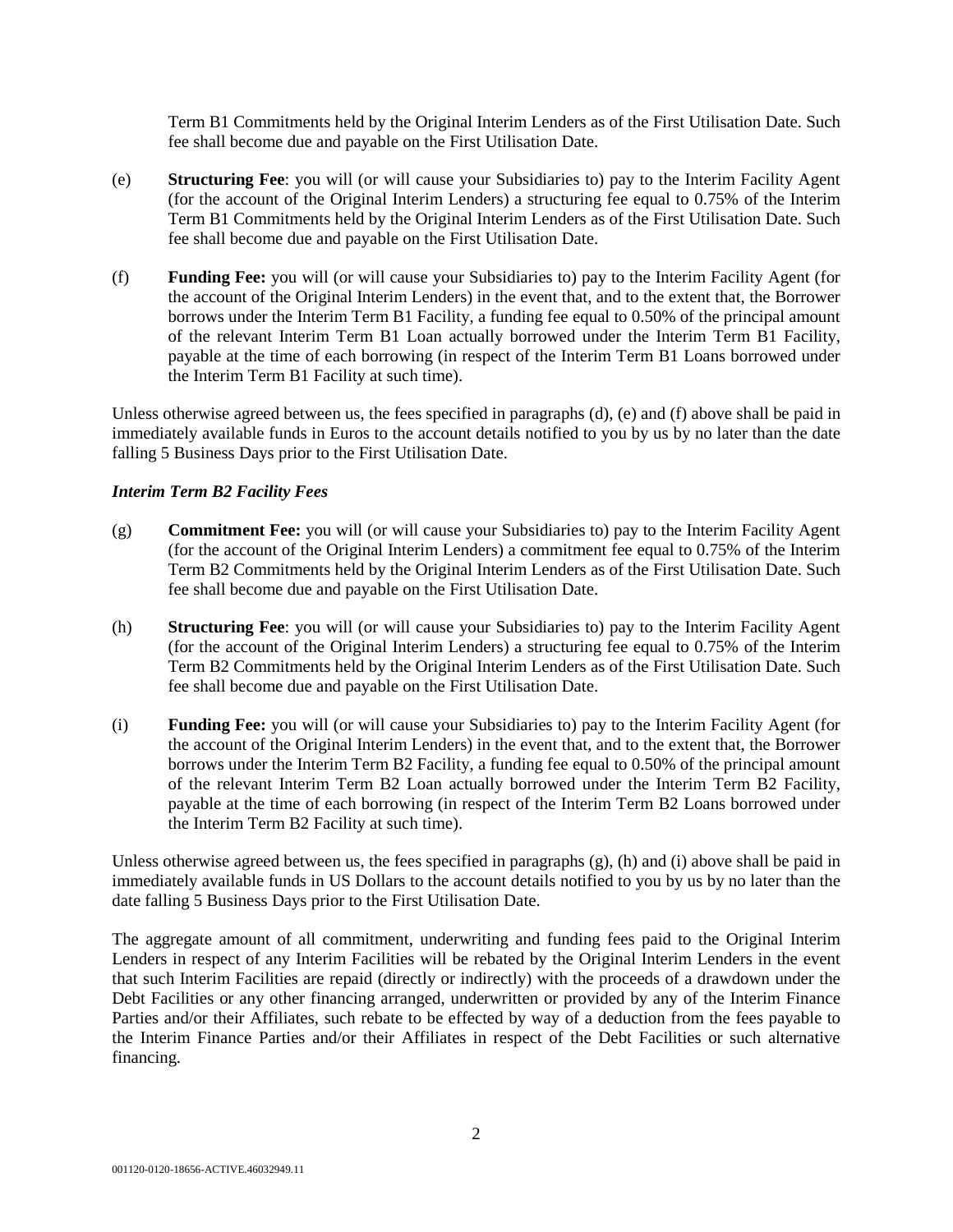No commitment, underwriting and funding fees shall be payable under this letter in the event that there is no drawdown under the Interim Facilities Agreement.

Other than as provided above, your obligation to pay the foregoing fees will not be subject to set-off or counterclaim.

This letter and our respective rights hereunder may not be assigned by any party without the prior written consent of the other parties and may not be amended or any provision hereof waived or modified except by an instrument in writing signed by each of the parties hereto. This letter and any non-contractual obligations arising out of or in connection with it shall be governed by and construed in accordance with the laws of England and the parties to this letter hereby submit to the non-exclusive jurisdiction of the English courts.

This letter may be executed in any number of counterparts, each of which shall be an original and all of which, when taken together, shall constitute one agreement. Delivery of an executed counterpart of a signature page of this letter by facsimile transmission shall be effective as delivery of an original executed counterpart hereof.

This letter is an Interim Document and is the Fee Letter referred to in the Interim Facilities Agreement.

If you are in agreement with the foregoing, please sign and return the enclosed duplicate copy of this letter.

Yours faithfully,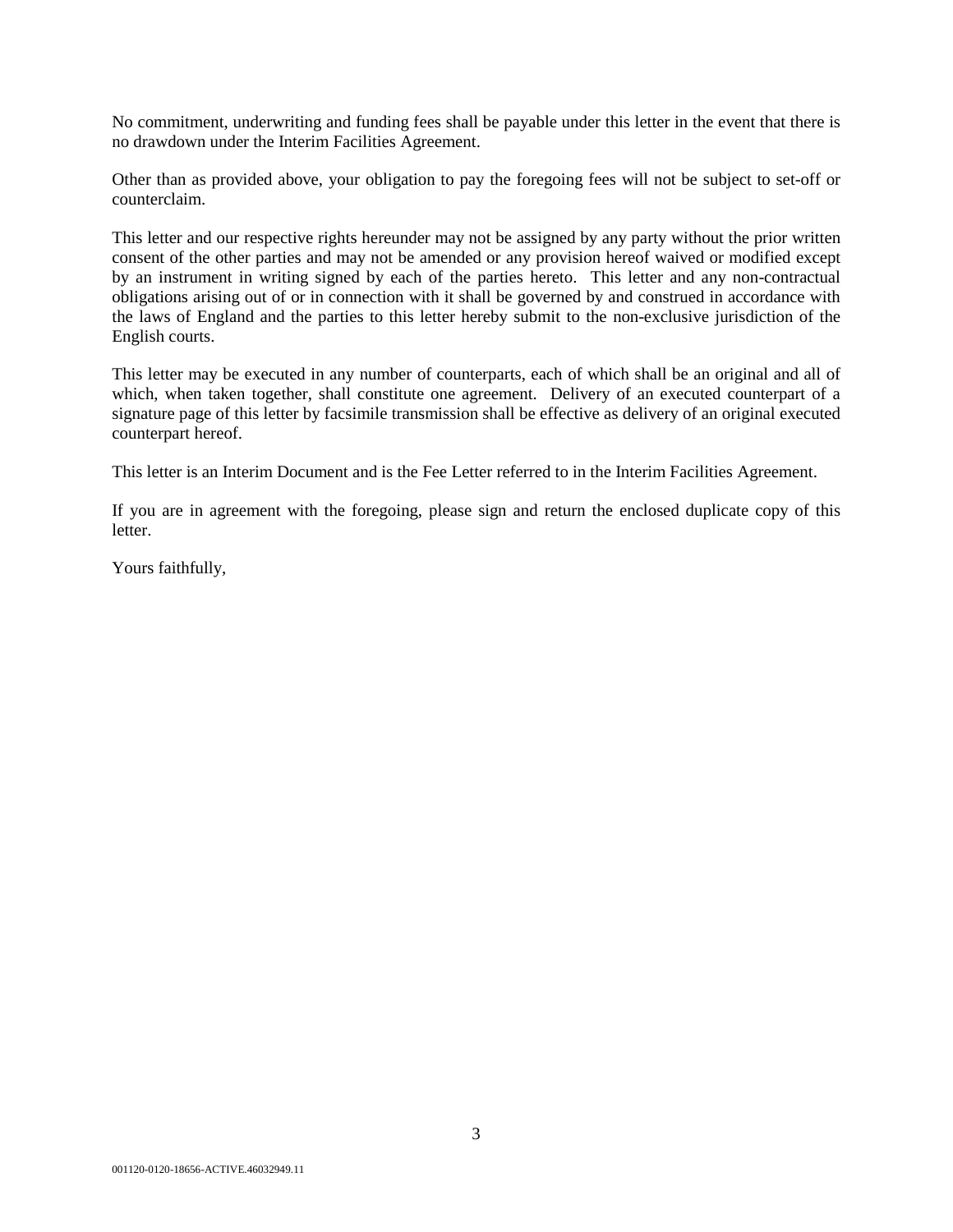For and on behalf of

#### **BNP PARIBAS FORTIS SA/NV**



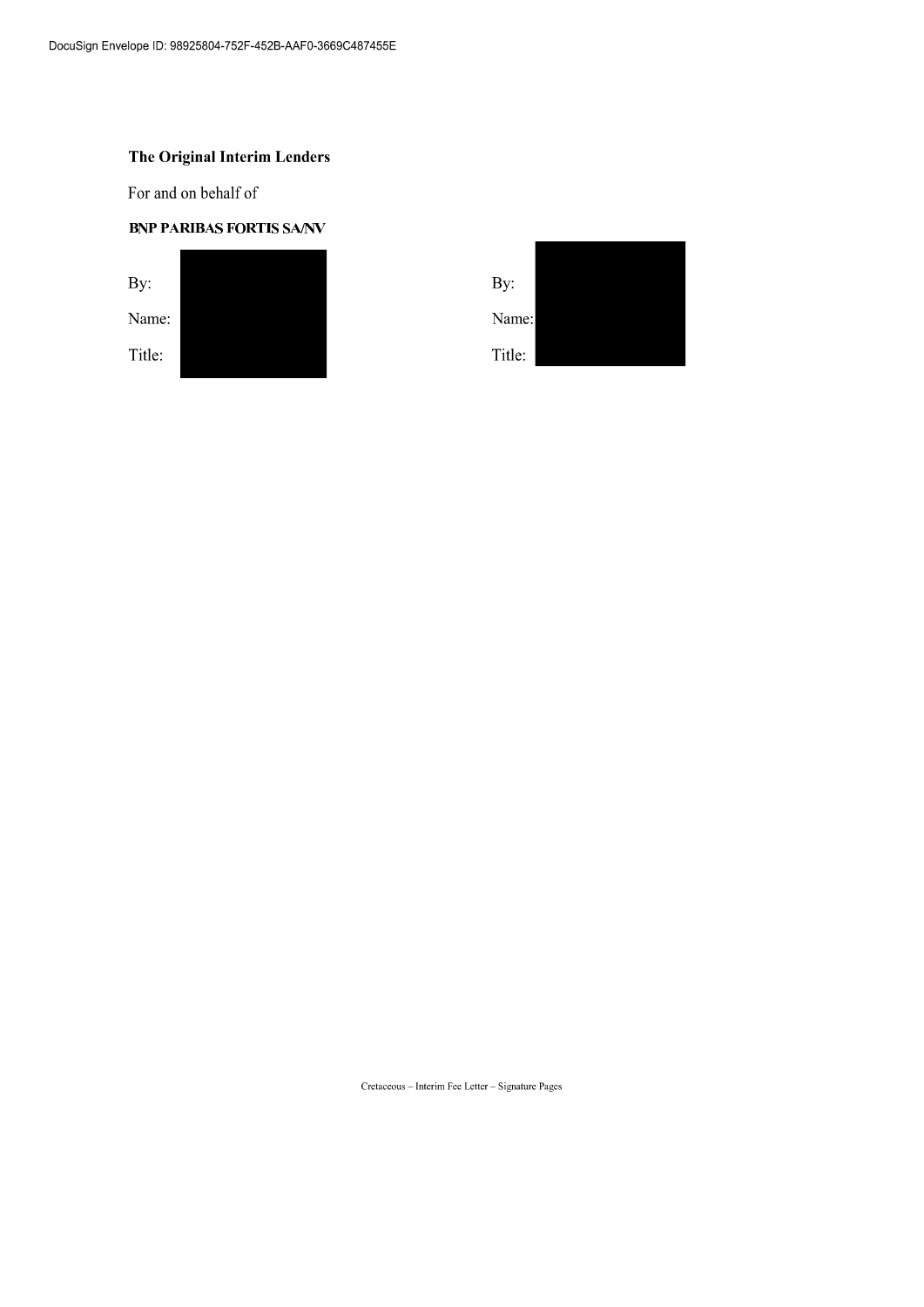For and on behalf of

#### **BNP PARIBAS**

By: Name: Title:



By: Name:

Title:

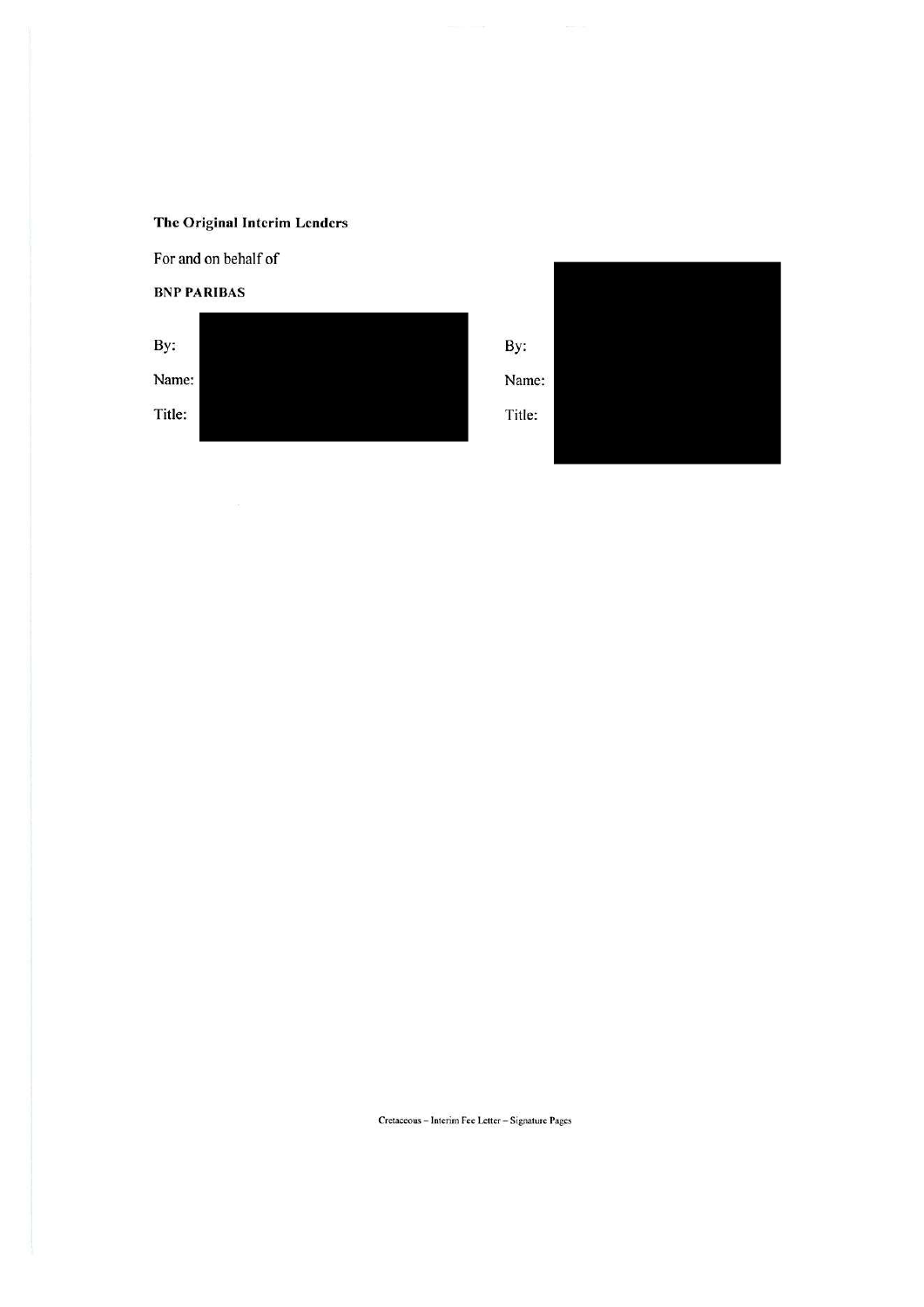For and on behalf of

### CRÉDIT AGRICOLE CORPORATE AND INVESTMENT BANK

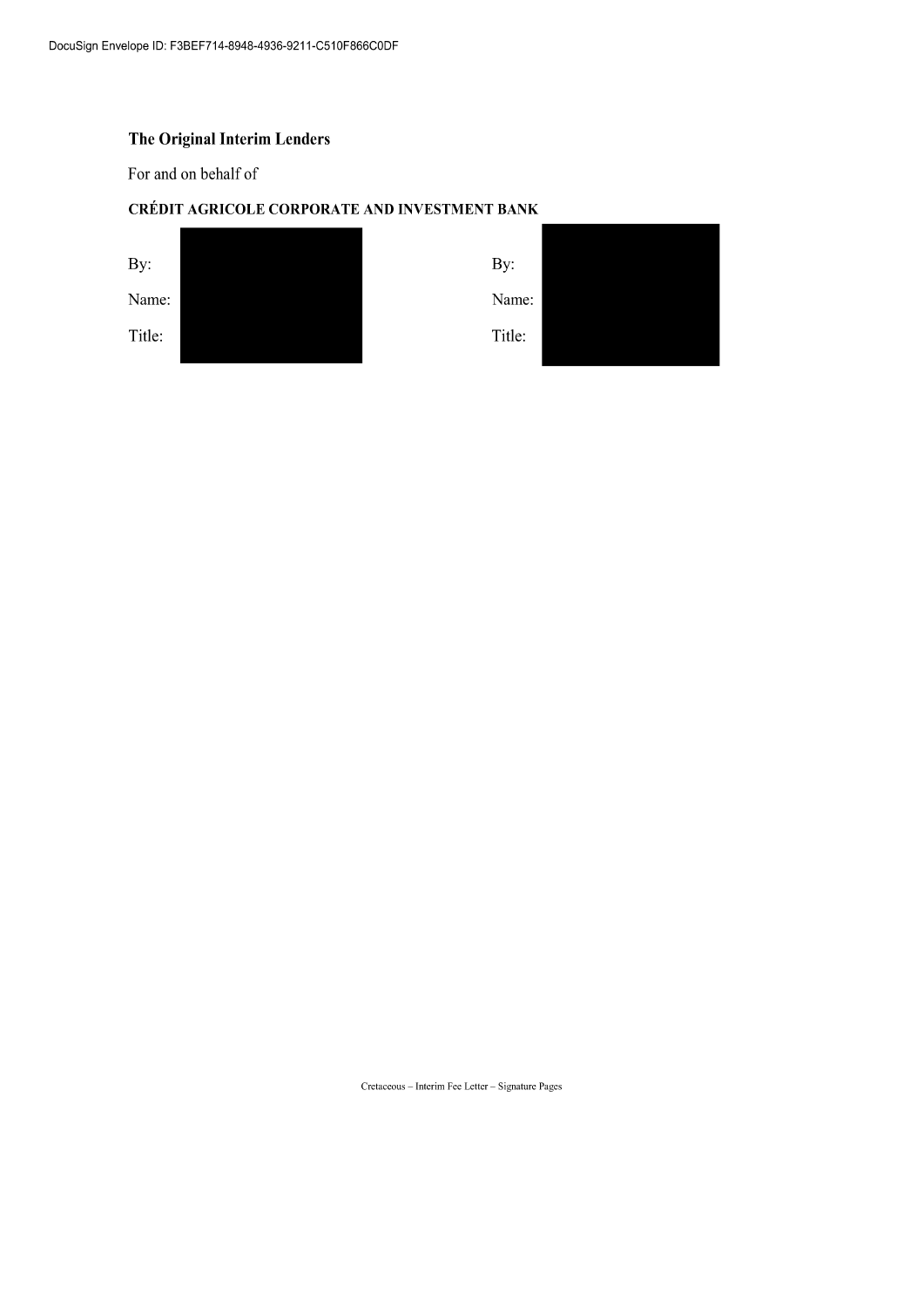For and on behalf of

### **HSBC BANK PLC**